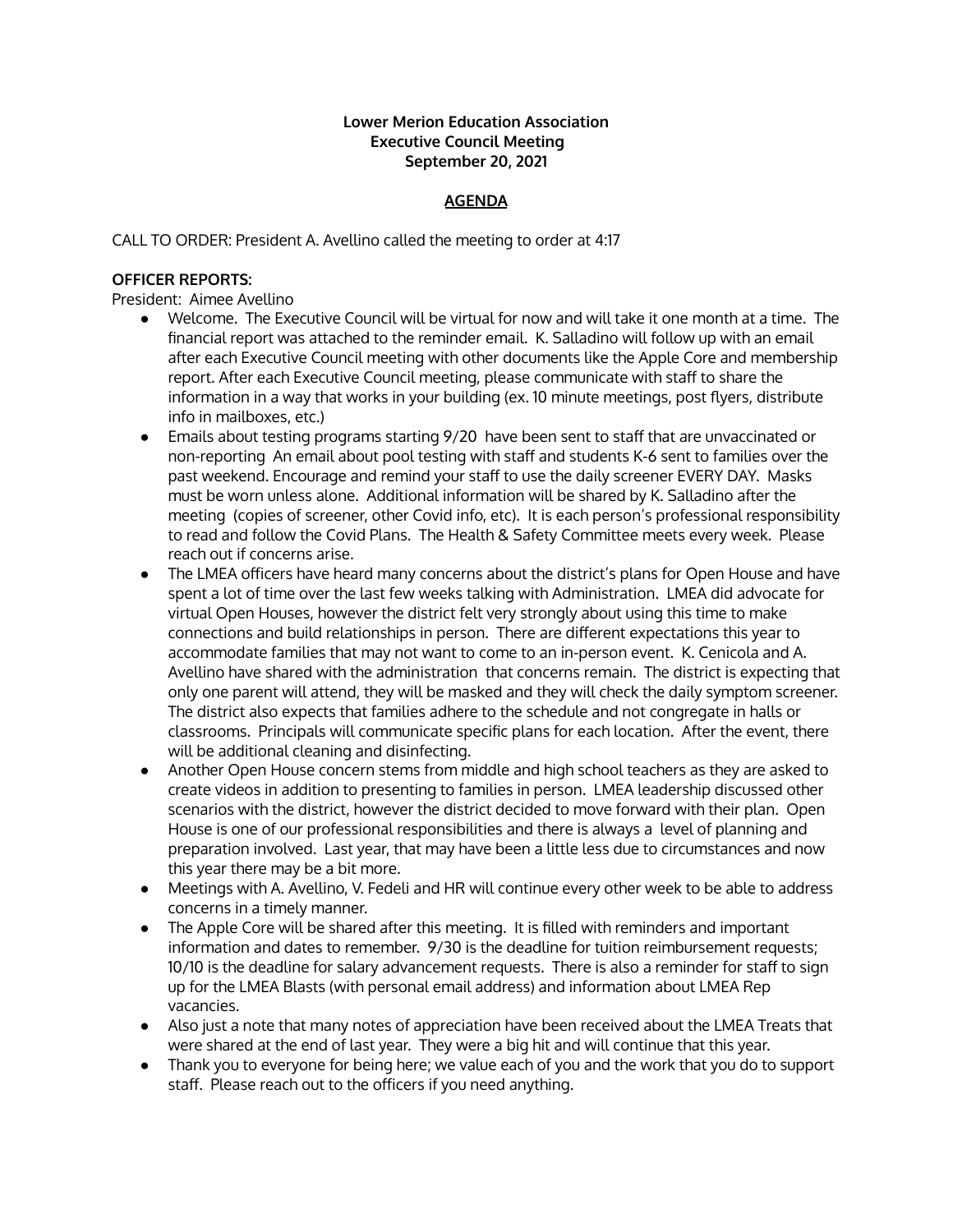Vice President, Support: Victor Fedeli

• Welcome! In the past there have been opportunities for new member workshops. Time is limited at NTAP, so a guide of sorts has been created for support members, but is also good for new professional staff, too. K. Salladno will attach to the Executive Council follow up email. Please share with staff.

Vice President, Professional: Kelly Cenicola

● Welcome and thank you for attending! Please make sure staff know who the reps are in each location. Please make and post a flyer or stop by to introduce yourself.

First Vice President: Andy Thomas

● Welcome! It isn't quite normal yet, but it isn't like last year, either. If there are any issues regarding Special Education, please reach out. Often there are issues with staff not being able to have their thirty minute lunches, but there may be other issues with prep time, schedules, etc. Safety is important always, but especially so with Covid, so please reach out if there are any concerns.

Secretary, Support: Lisa McDevitt

● No report.

Secretary, Professional: Karen Salladino

- Welcome! When we meet virtually, attendance will come from the participant list, so please be sure the device you use to join accurately reflects your name.
- There are still several vacancies for LMEA reps. Please let your staff know and reach out with any questions. Victor Fedeli added that there are many ESP vacancies and even if they can't attend all the meetings, it would be helpful to have additional eyes and ears in each location as a point of contact. If necessary, Victor Fedeli can help distribute information.
- Together with M. Shaw and A. Johnson, work is being done to update the LMEA website. It will be changed from *http* to *https* to increase security. As an http site, the district filters may not allow access and this will be corrected with https. Also, updates will be made for dates and other information, including the posting of minutes.

Treasurer: Darlene Mandarino

- Financial statement shared via email prior to today's meeting.
- Approval of August Treasurer Report: A. Thomas 2nd V. Fedeli
- Past statements are available to view at the LMEA office. If you would like to view any, please reach out to make an appointment.
- A. Avellino added that the process has begun for the audit which will be completed this fall.

# **COMMITTEE REPORTS:**

Outreach: Andria Johnson

● The End Childhood Cancer Walk/Run taking place on 10/30. Info will be shared in the Apple Core. It is virtual and in-person this year.

Constitution: No report.

Elections: Kelly Cenicola

- PSEA House of Delegates will take place 12/3 & 12/4 in person in Philadelphia. If interested, send an email to K. Cenicola. The spring session will also be in Philadelphia. Combined Negotiations: Tom Ricker, Larry Giaquinto
	- Regularly occurring meetings will be scheduled soon.

Financial Advisory Committee.: Aimee Avellino

● No report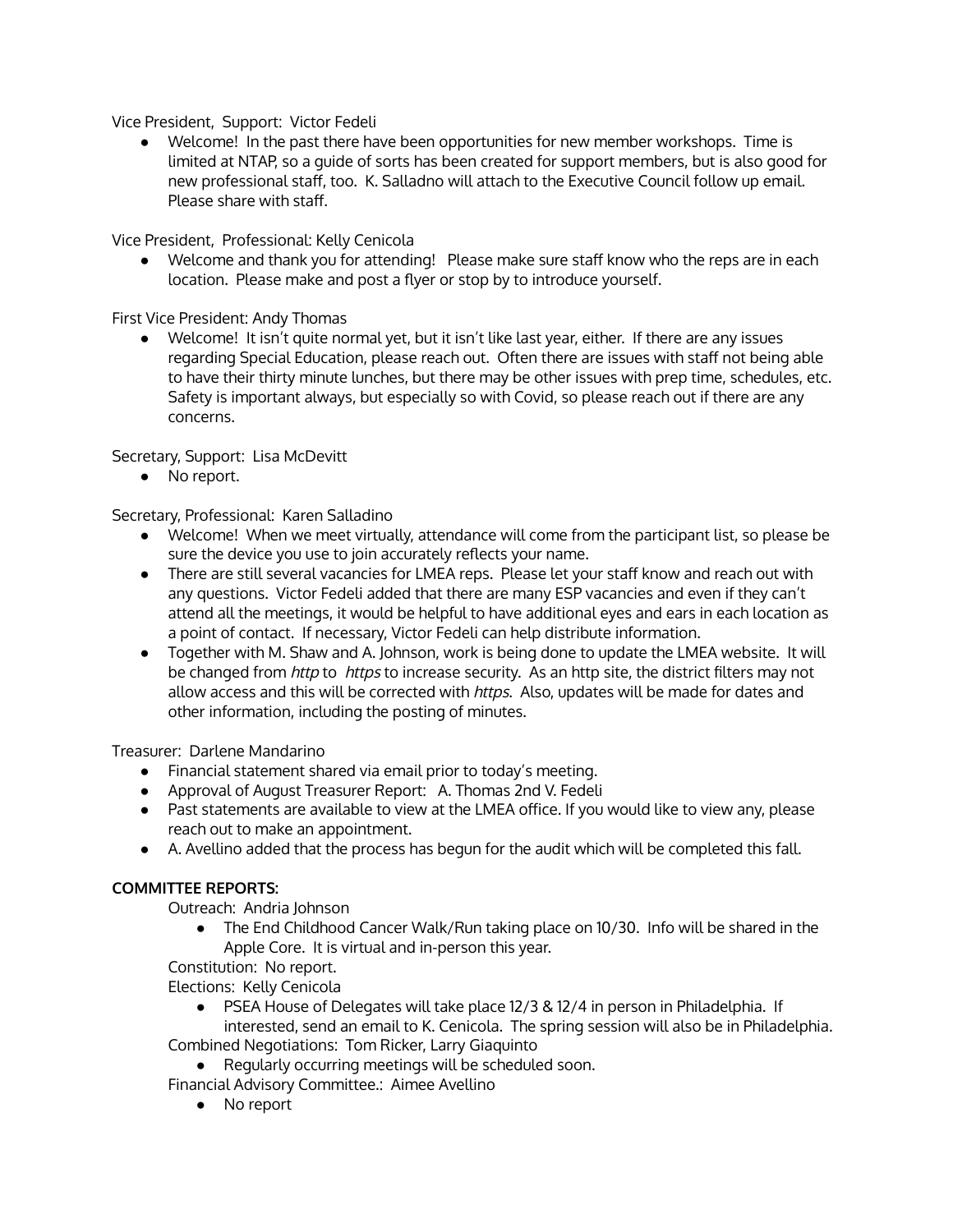Health and Safety: Aimee Avellino, Larry Giaquinto

● A. Avellino, V. Fedeli and L. Giaquinto are meeting regularly with the committee. If there are concerns, email the Head Custodian and administrator first and then LMEA.

Legislation:

● No report.

Minority Affairs Committee: Dee Archer

- No report.
- PACE: Andy Thomas
	- If you are set up for auto-contributions, they will continue. Paperwork to set up PACE contributions will be shared this fall. Invite colleagues to join this endeavor.
- PR&R: Victor Fedeli, Andy Thomas
	- There will be a report attached to this meeting's follow up email. There is one issue that is in arbitration but may move to settlement.
- Social: Lisa McDevitt, Aimee Avellino
	- No report.
- Special Services: Aimee Avellino
	- No report, other than noting the discounts available on the PSEA website.
- Sunshine: Debbie Williams
	- Sunshine is a 12 month position and is always ready to send "sunshine" for retirements, illnesses, etc. Please email Debbie Williams at [williad@lmsd.org.](mailto:williad@lmsd.org)

Membership: David Grumbine

● The membership report will be shared in this meeting's follow up email.

## **REPORTS OF THE AD HOC COMMITTEES:**

CARE: Jackie Gaines

### • No report.

Education Foundation: Andria Johnson

● No report.

### **BUILDING AND DEPARTMENT REPORTS:**

Administration: No report.

Belmont Hills ES: Concerns raised about rooms where CO<sub>2</sub> monitors had readings between 1,000 & 2,000 as well as an unusual odor in the 3rd grade hall. A. Avellino offered a reminder to follow procedure and contact the Head Custodian with concerns and a reminder that BH needs a rep for Health and Safety committee due to retirement.

Cynwyd ES: Concerns about Open House plans and CO₂ monitors being installed properly. V. Fedeli will check on the monitor installation. Additional concerns about close contact identification and pool testing procedures. K. Cenicola shared that staff can participate in pool testing with class and that there will need to be additional clarification and communication from the district as the program begins.

Gladwyne ES: Clarification needed on pool testing procedures. A. Avellino offered that very detailed information will be provided. Also concerned with Open House and the health and safety of those involved. Appreciation noted of the hours of hard work the officers put in and staff does feel "heard." K. Cenicola reiterated that the district has heard Open House concerns, but feels strongly about the in-person option, particularly because the community and staff vaccination rates are high.

Merion ES: Open House and Health & Safety concerns already addressed.